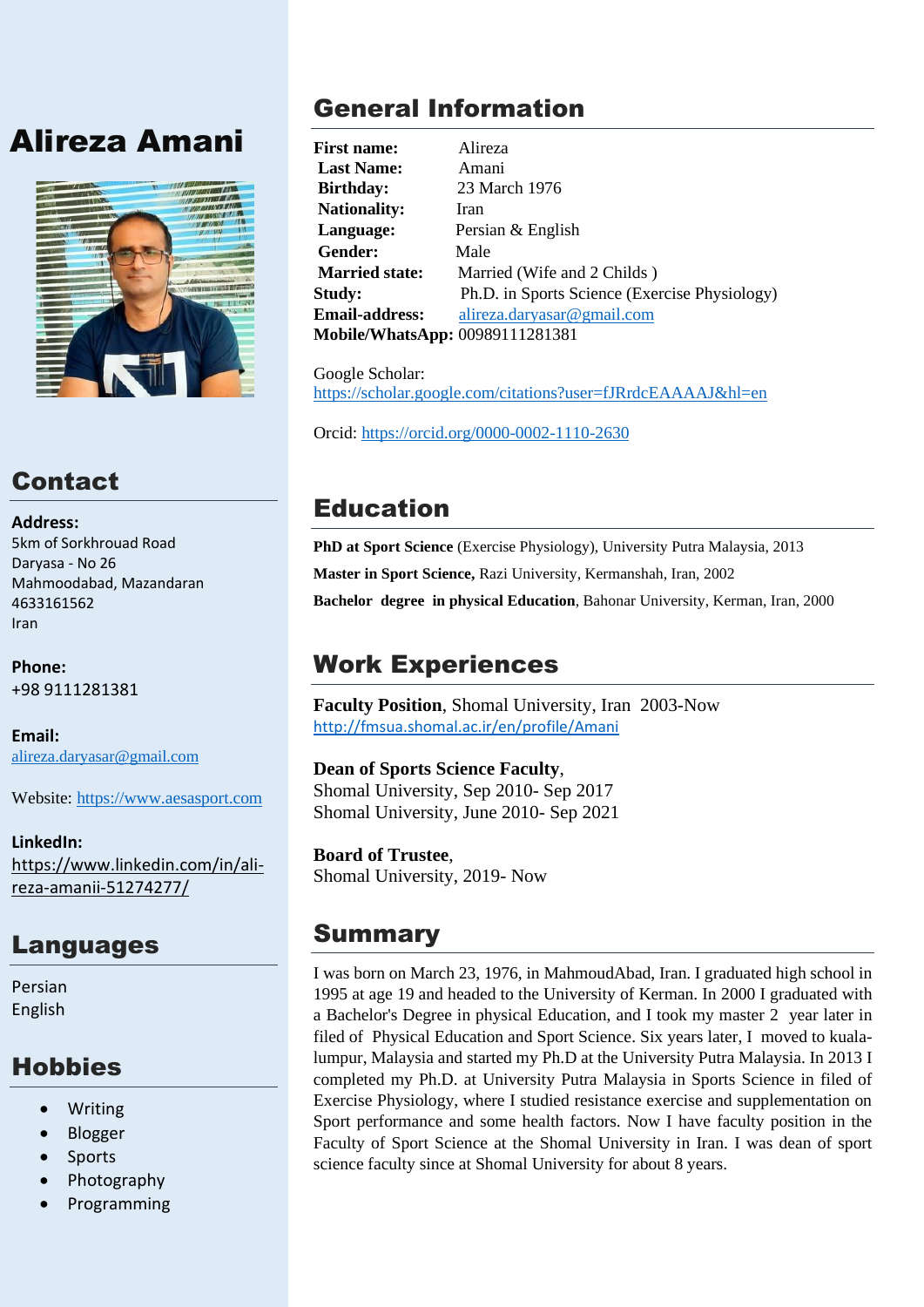## Editorial Board

Editor-in-chief of the **Asian Exercise and Sports Science Journal**

Editorial Borad of the **International Journal of Kinesiology**

Editorial Borad of the **International Journal of Health and Movement**

### Reviewer

I have played the role of a reviewer in the following articles:

#### **1-Archivos de Medicina del Deporte, Spain**

*Title of review article:* The Effect of 10 Weeks of Combined Exercise on Interferon-Gamma, Percentage of Fat and BMI of Kidney Transplant Patients

#### **2-International Journal of Kinesiology and Sports Science, Australia**

*Title of review article:* Effectiveness of Sand- Therapy on the Attenuation of Separation anxiety Signs in Pre-School Children

#### **3- Annals of Applied Sport Science, Iran**

*Title of review article:* Effect of 8-week in-place and Transitional Training on Obese Young Men"s Body Composition and Blood Lipid Profile

## Association and international activities

- *1- Founder: Asian Exercise and Sport Science Association, 2013-Now* <https://aesasport.com/board.html>
- *2- President of International Conference of Sport Science*

 <https://journal.aesasport.com/index.php/AESA-Conf/> <https://aesasport.com/conference/AESA2021/index.html>

- *3-* **Senior member** at the International Science and Football Association
- *4- Founder of Science and Exercise Start-up : scienceofexercise.com*

<https://scienceofexercise.com/>

*5-* Distance learning at FitPars.ir (Persian language)

#### <https://fitpars.ir/edu/>

*6-* Founder of Online Exercise Gym (parsgym.ir) and developed for improve physical activity level during and after COVID-19

<https://parsgym.ir/>

*7-* Director responsible for Online Sport magazine

[https://myfitroad.com](https://myfitroad.com/)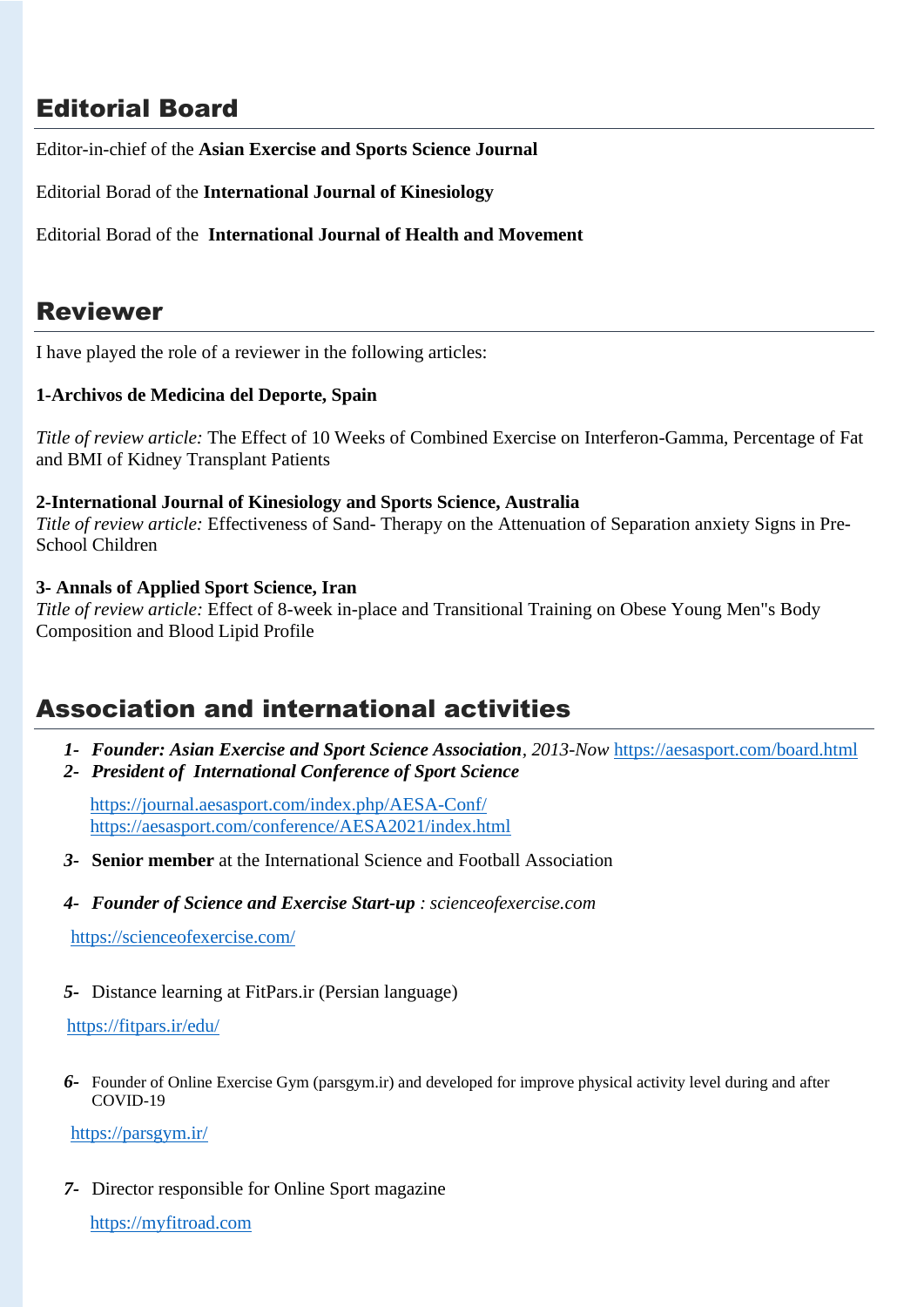## Teaching Experiences

Supervisor of more than 30 Master Student in Sport Science

#### **Teaching experience at university (from 2003-now):**

Kinesiology of Muscles and Bones. Laboratory of Exercise Physiology Physiology of Training Sport Assessment Strength and Conditioning Coaching Principle Swimming Physical Fitnes and....

## Skills

- Exercise Physiology
- Sport Monitoring
- Data Science
- Deisgning Exercise Program
- Strength and Conditioning
- Python Programming
- MS Power BI
- SPSS
- Sports Labratoary

## Sports Activities

1-Bronze model of Iranian students' championship Fencing, 1999

- 2- Certified Lifeguard
- 3- Track and Field Instructor
- 4-Gymnastic Instructor

## Workshops Lecturer

- Designing Resistance Exercise
- Designing TRX training
- Sport Monitoring
- Velociy Based Training
- Data Science in Exercise Physiology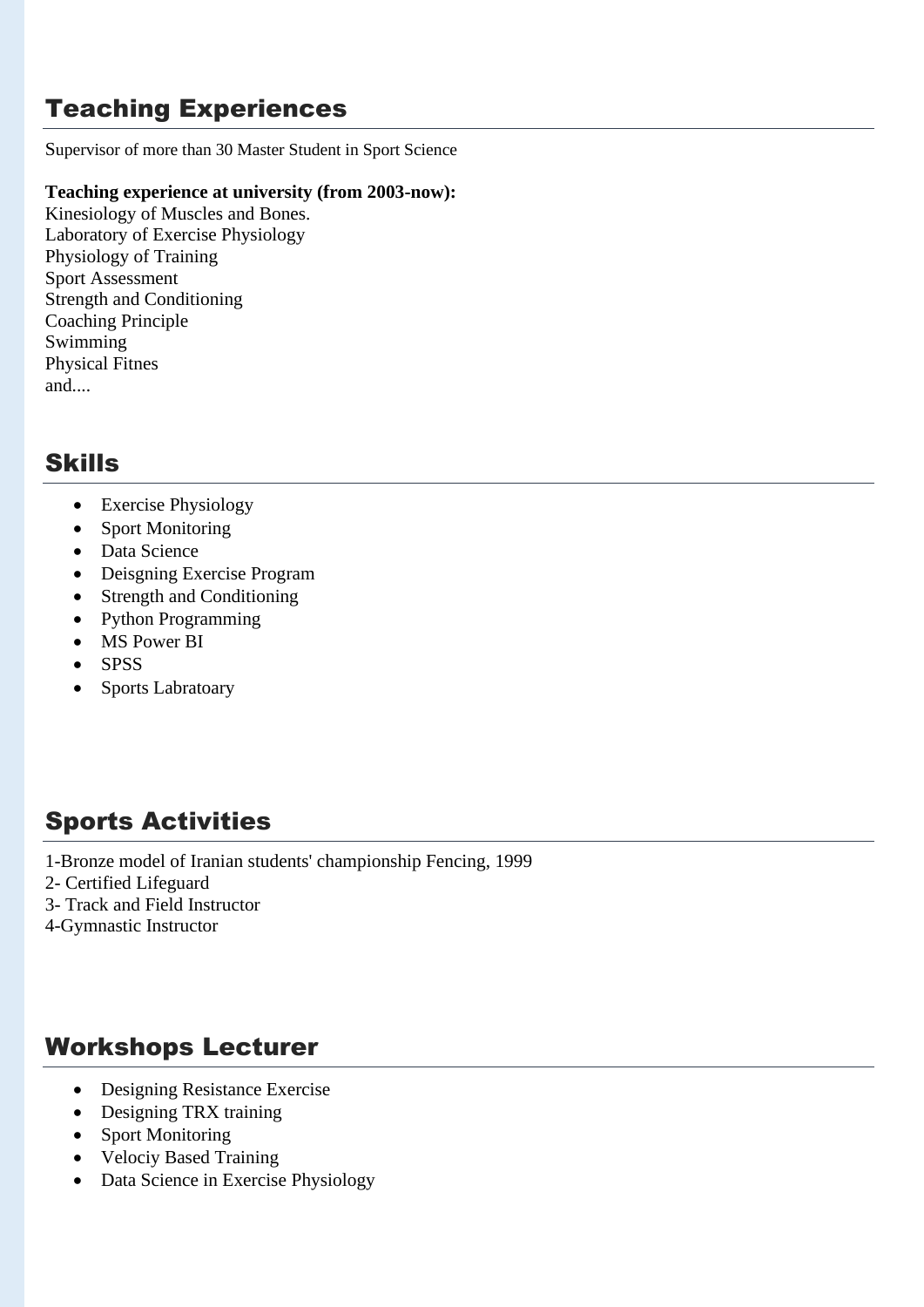## Some other relevant activities

**1- Bronze medal in Sport Medicine 2010, UPM Malaysia**

Relationship between percentage body fat and Maximum Oxygen Uptake among Adults

- 2- **Invited Speaker:** 14th Annual Scientific Conference Montenegro Sport Academy, 2017, March. <http://www.csakademija.me/conference/>
- 3- **Academic Member** of "Applied Studies of Sport Science in Third Millennium" Conference 2019, Iran
- 4- **Member of Gradute Studies Comitte**, Shomal University, Iran
- 5- **Scientific Secretary of the Conference** "International Conference of Sport Science", 2012, Iran
- 6- **Board of Sports Physiology Panel**, 2nd national Conference on New Finding in Sport Sciences.
- 7- **Director of Shomal Sport Academy**, 2013

## Publications (Books)

- 1- Kinesiology 2006
- 2- Science of Training- 2020

## Publications (Papers)

| Effects of 8 Weeks of Balance Training, Virtual Reality Training, and Combined Exercise on<br>Lower Limb Muscle Strength, Balance, and Functional Mobility Among Older Men: A<br>H Sadeghi, DA Jehu, A Daneshjoo, E Shakoor, M Razeghi, A Amani,<br>Sports health, 1941738120986803 | 1 2021 |
|-------------------------------------------------------------------------------------------------------------------------------------------------------------------------------------------------------------------------------------------------------------------------------------|--------|
| Effect of five weeks of plyometric training in lower limb with and without blood flow restriction<br>on anaerobic power, muscle strength, agility, speed, limb circumference, body<br>MK Razeke, AR Iri, AR Amani<br>International Conference of Sport Science-AESA, 20-20          | 2020   |
| The Relationship between Trunk Muscle Strength and Body Mass with Static Balance and Youth<br><b>Volleyball Players</b><br>MK Razeke, A Iri, AR Amani<br>International Conference of Sport Science-AESA, 2-3                                                                        | 2020   |
| Comparison of two model of TRX training on Anaerobic performance and body composition on<br>young athletes.<br>AR Amani, M Hasanpour, T Afsharnezhad<br>Journal of Applied Health Studies in Sport Physiology 7(1) 82-90                                                            | 2020   |
| The effects of resistance training on muscle strength, hypertrophy and myogenin protein level of<br>gastrocnemius in elderly rats                                                                                                                                                   | 2019   |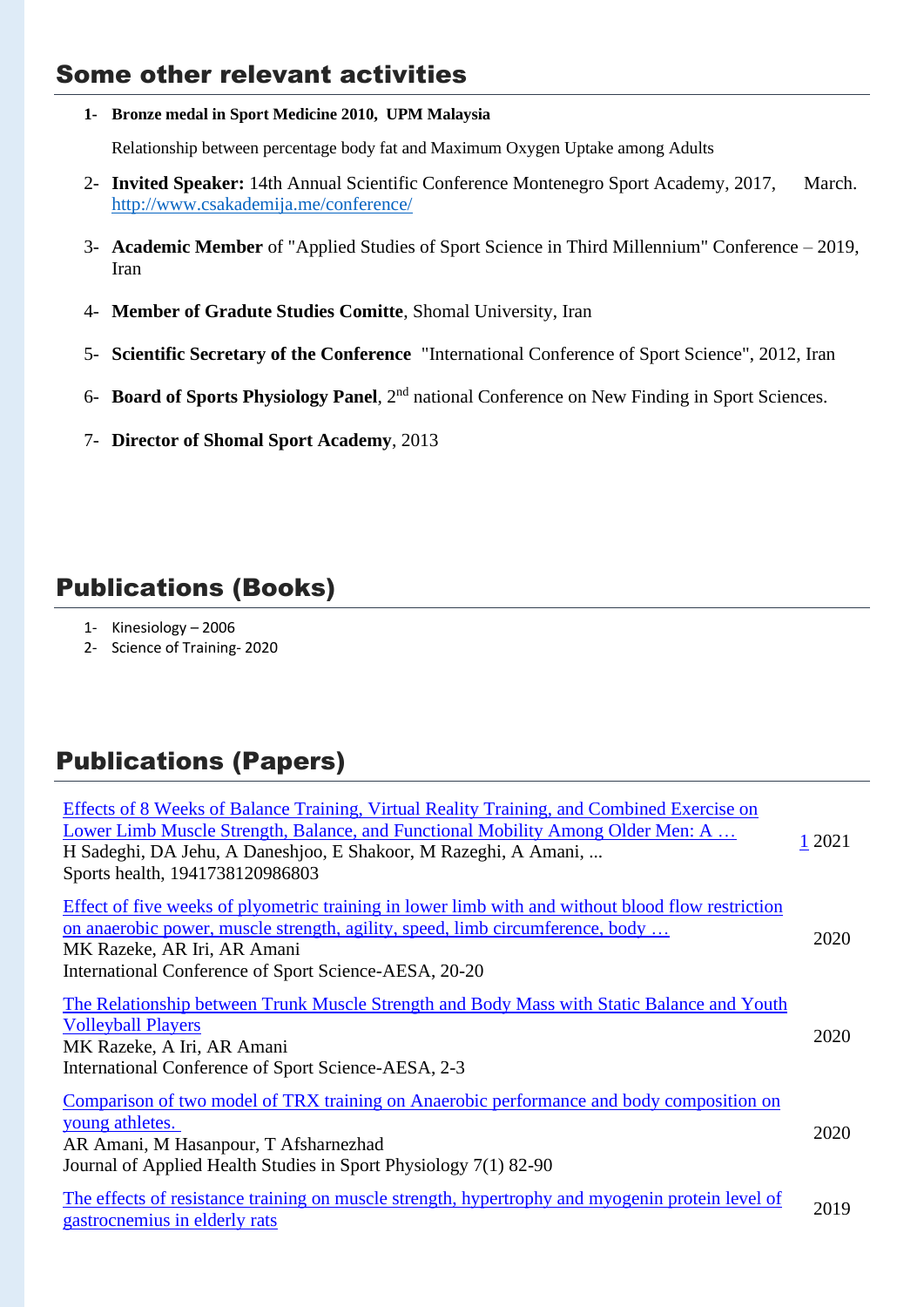| T Afsharnezhad Roudsari, AR Amani<br>Journal of Practical Studies of Biosciences in Sport 7 (14), 31-44                                                                                                                                                                                                     |           |
|-------------------------------------------------------------------------------------------------------------------------------------------------------------------------------------------------------------------------------------------------------------------------------------------------------------|-----------|
| Investigation of Supplement (Multivitamin plus to Mineral) Usage at Athletes and Non-Athletes<br><b>Students</b><br>AR Amani<br>International Journal of Applied Exercise Physiology 8 (1), 180-185                                                                                                         | 2019      |
| Effect of High Intensity Interval Training with Blood Restriction on Power Endurance and Body<br>Fat<br>A Behi, AR Amani, TD Fahey, T Afsharnezhad<br>International Conference of Sport Science-AESA, 9-10                                                                                                  | 2018      |
| Interval training with blood flow restriction on aerobic performance among young soccer<br>players at transition phase<br>AR Amani, H Sadeghi, T Afsharnezhad<br>Montenegrin Journal of Sports Science and Medicine 7 (2), 5                                                                                | 21 2018   |
| The effects of 8-weeks unilateral resistance training on strength, time to task failure, and synergist<br>co-activation of elbow flexor Muscles in trained and untrained limbs<br>T Afsharnezhad, A Amani, M Khorsandi, S Safar Zadeh<br>Journal of Applied Health Studies in Sport Physiology 5 (1), 28-36 | 2 2 0 1 8 |
| Distance Covered and Activity Analysis of Football Players during World Cup 2014<br>AR Amani<br>2018<br>Archivos de Medicina del Deporte 35 (6), 376-379                                                                                                                                                    |           |
| The effect of creatine monohydrate supplement on stroke volume during high intensity aerobic<br>exercise in non active adults<br>AR Amani<br>Pedagogics, psychology, medical-biological problems of physical training and                                                                                   | 1 2018    |
| Comparing the effect of visual and non-visual music on functional factors in a progressive<br>aerobic exercise program<br>ARA Faezeh Alizadeh, Zeinab Ramzani<br>International Journal of Applied Exercise Physiology 6 (3), 66-71                                                                          | 1 2017    |
| Effect of high intensity interval training with blood restriction on anaerobic performance<br>A Behi, A Amani, TD Fahey, T Afsharnezhad<br>8 2017<br>International Journal of Applied Exercise Physiology 6 (2), 45                                                                                         |           |
| <b>Effect of Different Warm-up Methods on Anaerobic Power in Young Women</b><br>A Ali Reza, E Homa, A Zahra, T Farideh<br>2016<br>Annals of Applied Sport Science 4 (1)                                                                                                                                     |           |
| The comparison of linear and non-linear resistance exercise on anaerobic power and muscle<br>strength in non-exercised young female<br>AR Amani, H Esmaeili, TA Roudsari                                                                                                                                    | 2016      |
| Effect of linear and non-linear resistance exercise on anaerobic performance among young<br>women<br>H Esmaeili, AR Amani, T Afsharnezhad<br>International Journal of Kinesiology and Sports Science 3 (3), 24-27                                                                                           | 1,2015    |
| <b>Qualitative Methods: Multivitamin-Mineral Supplement Consumption in Iranian and Malaysian</b><br><b>Students</b><br>AR Amani, MN Somchitm, MS Omar-Fauzee<br>International Science and Investigation journal 3 (4), 65-70                                                                                | 2014      |
| Creatine Monohydrate Intervention on the Cardiovascular Fitness, Body Composition, Aerobic<br>and Anaerobic Performance and Total Energy Expenditure Among Adults                                                                                                                                           | 1 2012    |